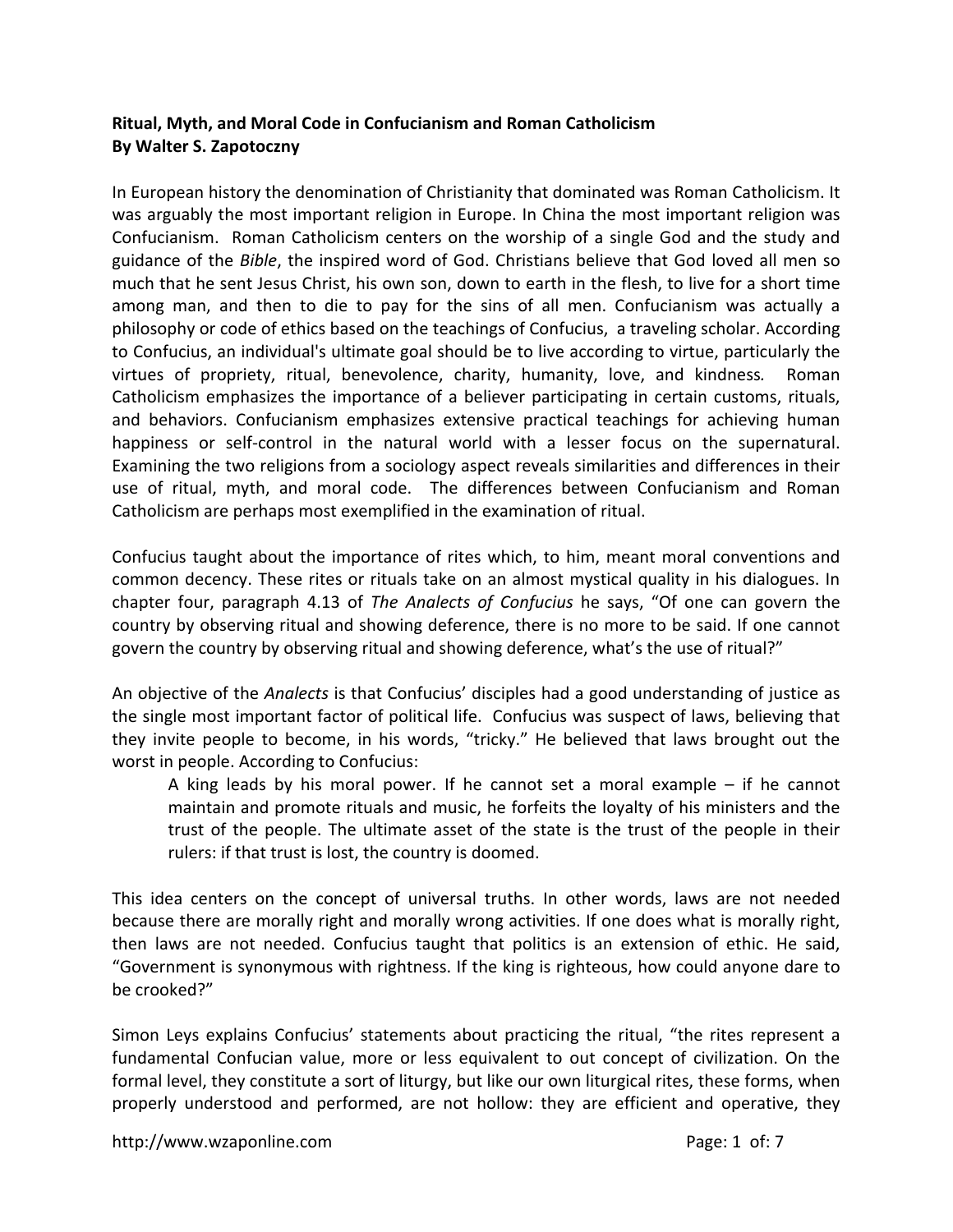regulate and teach. When ritual practice becomes loose, civilization is eroded and barbarism creeps in." Roman Catholicism also teaches the importance of rites. Because Catholics believe in a single triune God, their rituals revolve around the worship and participation in sacraments. The Latin word *sacramentum* means "a sign of the sacred." According to the Catholic Encyclopedia:

The seven sacraments are ceremonies that point to what is sacred, significant and important for Catholics. They are special occasions for experiencing God's saving presence. Sacraments, like initiation ceremonies, are performance in the sense that they actually accomplish something; they change the status or condition of the participants. Though not every individual receives every sacrament, the sacraments as a whole are seen as necessary means of salvation for the faithful, conferring each sacrament's particular grace, such as incorporation into Christ and the Church, forgiveness of sins, or consecration for a particular service.

In *A Concise History of the Catholic Church* Thomas Bokenkotter writes:

The Christ-centered self-image of the early Church is revealed clearly in its two most important rituals. First was the Eucharist, which was celebrated by repeating Christ's words at the Last Supper over bread and wine in obedience to his command to remember him and in the firm conviction that he was present as their risen Lord. A wealth of meaning was attached to this simple rite: It was the proclamation of the Lord until he comes; it was a sharing in his body and blood; it was a sacrifice, the re‐creation of Christ's sacrifice, which inaugurated a new covenant between God and man. The second act was the initiation rite of baptism, a cleansing with water; this was regarded as an essential part of conversion to Christ and admission to the community.

Although the Eucharist and Baptism were accorded special importance, other rites of the Church were also considered sacraments instituted by Christ. By the middle ages the seven sacraments were officially listed. Added to Eucharist and Baptism where Confirmation, Penance, Anointing the Sick, Holy Orders, and Matrimony. All of these rituals, in some way, are pertinent to the worship of God.

Confucianism did not teach or even encourage the practice of worshiping one's ancestors or a deity. Confucianism's closest concept to that of a deity was Heaven, but even that was a principle rather than a deity. Heaven represented the moral order of the universe. The idea of ceremony delighted Confucius. He promoted it as a means to serve as a visual and behavioral reminder of rank. The external signs or rituals of society were to regulate both day to day interactions as well as the ceremonies of State. Rank was dignified by rituals as well as advantage. Each rank would have specific roles in religious and political ceremonies and would be limited to certain ceremonies they could conduct. Included in the idea of ceremony were the clothes that one was to wear and the insignias on the clothing. One's carriage, the style of hat worn on special occasions, where one could and could not walk, and even the colors one was allowed to use in clothing and decoration where part of ritual. For example, only the Emperor was to use and wear certain colors of gold, crimson, and purple.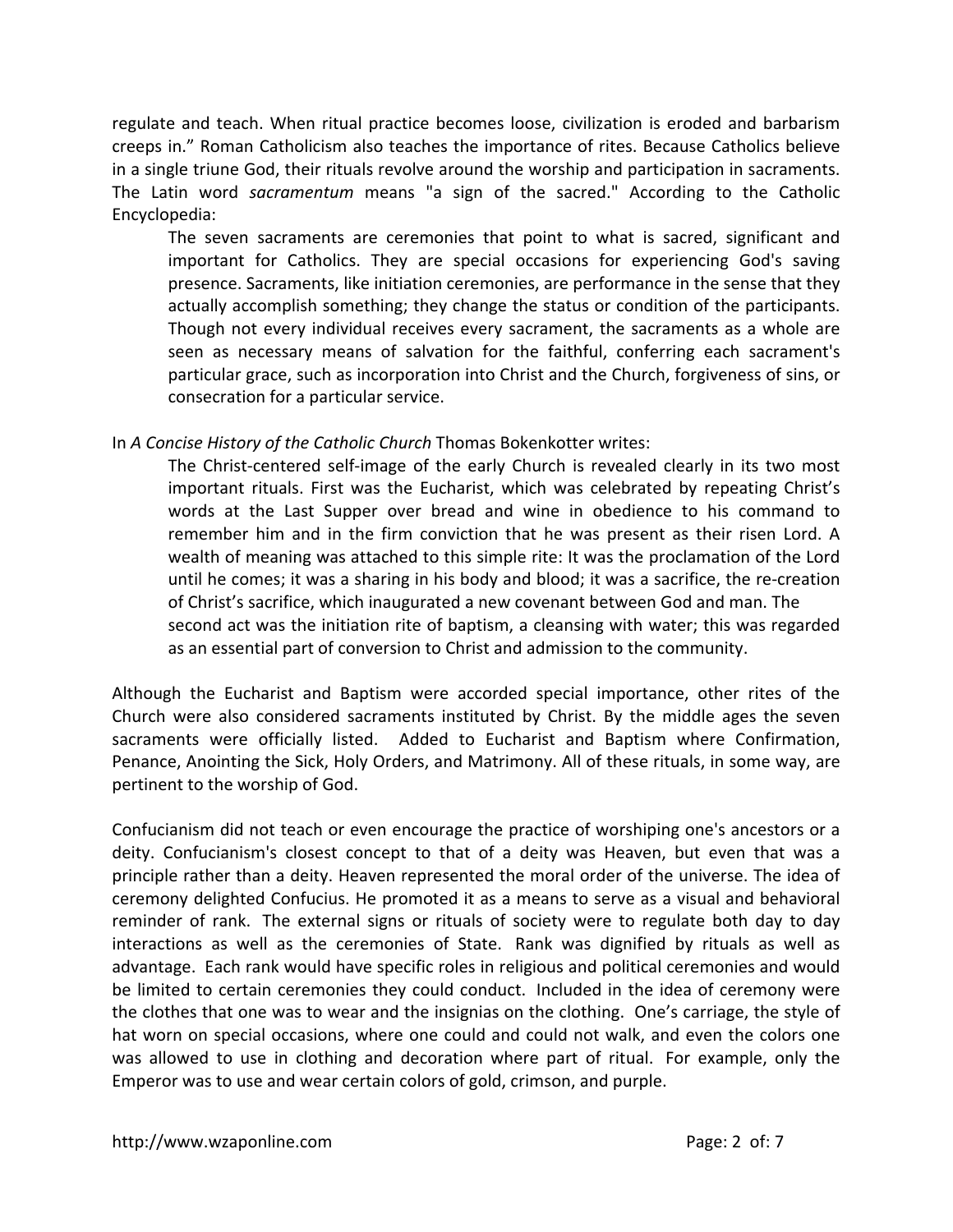In *Catholic Christianity* Peter Kreeft describes the purpose of sacraments, "Catholicism professes that only through faith in Jesus Christ and God can anyone find salvation and eternal life. The Catholic Sacraments are visible signs believed to be instituted by Christ in order to transmit and confer grace on a willing soul. Thus, they are divine helps to aid the human soul on its journey through life, in order that the soul can become closer to God and participate in His divine life, and ultimately attain heaven."

While the Confucian concept of ritual is much than that of Catholicism, ritual is a central theme in both religions and provides guideposts for the followers of each. In Confucianism, ritual represents the ways in which we interact and perform in society. In Catholicism, ritual represents the way to salvation. While different in ritual, they are both similar in their use of myth.

The word myth has two meanings, according to the Merriam‐Webster Online Dictionary: "...a person or thing having only an imaginary or unverifiable existence; a usually traditional story of ostensibly historical events that serves to unfold part of the world view of a people or explain a practice, belief, or natural phenomenon."

Confucius was born in approximately 551 B.C. Considered by many as a master; he was a teacher and political advisor in pre‐imperial China. He lived in a time of transition. He saw his world sinking into violent behavior and barbarity. Confucius believed that he was chosen by Heaven to become the spiritual heir to the Duke of Zhou who had established a universal feudal order five hundred years before him, unifying the civilized world. While he is best known as a teacher, Confucius' true occupation was politics. He advised government officials on foreign affairs, diplomacy, finances, administration, and defense. Chinese emperors have promoted the official cult of Confucius for more than two thousand years. It became a sort of state religion. His teachings became the spiritual foundation of the Chinese world (Ley xxi). *The Analects of Confucius* are a patchwork of short dialogues, anecdotes and brief statements, mostly attributed to Confucius. Some of the statements are attributed to his disciples or rulers of the time. They were compiled around 400 B.C., about seventy years after Confucius' death, by two consecutive generations of his disciples and became what is considered the teachings of Confucius. Bokenkotter writes about the origins of the Catholic Church:

The Catholic Church is the oldest institution in the Western world. It can trace its history back almost two thousand years. It began in Jerusalem as a small nucleus of disciples who shared faith in the resurrection of Jesus Christ, their crucified leader, and it spread quickly to countless cities of the Roman Empire. Its inflexible opposition to Roman culture, morals, and religion aroused the savage fury of the state, and many of the

Church's members perished when they refused to conform. But its spiritual power was only magnified by persecution, and its progress remained constant. Finally it won a decisive victory over the old paganism when it drew to its side the Emperor Constantine himself, who in 312 attached its emblem, the monogram of Christ to the banners of his troops and granted it complete religious liberty. For nearly a thousand years then, the Catholic Church presided over the total life of Christendom and animated its laws,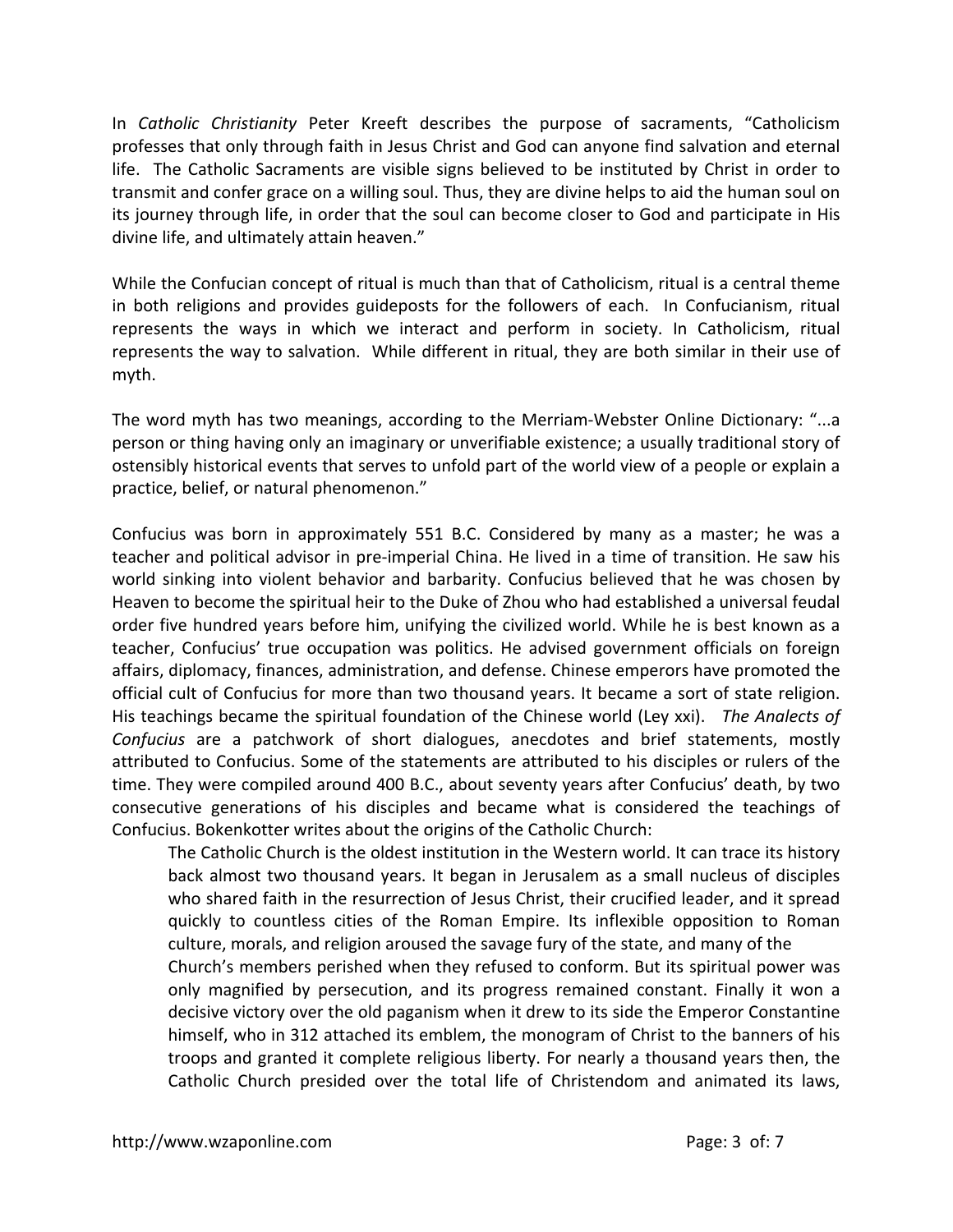institutions, customs, literature, art, and architecture with its faith in Jesus Christ, God and man.

There is continuing debate about the origin of the Bible and its Gospels. Many scholars agree that the first written scriptures did not appear until the time of Constantine, about 313 A.D.

Simon Leys writes, "The *Analects* is the only place where we can actually encounter the real, living Confucius. In this sense, the *Analects* are to Confucius what the Gospels are to Jesus." Disciples of both Jesus and Confucius have promoted their namesake be a true and living individual. We may never know for certain if either actually existed. However, just as Jesus Christ did not write the Bible, the Christian canon, neither did Confucius write the *Analects*. An important difference between the Confucianism and Catholicism myth lay in the fact that while Jesus Christ claimed to be a deity, while Confucius did not claim to be a god. God or not, both religions use the aspect of myth to promote and support their religion. In this sense, they are very similar. The final comparison of Confucianism and Catholicism is in moral code.

Turning once again to the dictionary, we find the definition of moral code: "...a series of agreements to which a person has subscribed (agreed, consented) to guarantee the survival of a group." According to Leys:

There are three key principles emphasized in the teachings of Confucius: the principles of *Li, Jen* and *Chun‐Tzu*. Having several meanings, the term *Li* is often translated as propriety, reverence, courtesy, ritual or the idyllic standard of conduct. This is what Confucius believed to be the ideal standard of religious, moral, and social conduct, and is often referred to as *The Silver Rule*. The principle of *Jen* is the second key concept. *Jen*  represents the fundamental virtue of Confucius' teaching. *Jen* is the virtue of goodness and benevolence. No matter their rank or class, *Jen* is expressed through recognition of value and concern for others.

In the *Analects*, the principle of *Jen* is summarizes by Confucius in this statement, often called The Silver Rule: "A gentleman does not approve of a person because he expresses a certain opinion, nor does he reject an opinion because it is expressed by a certain person." This statement has been accepted as the concept: "do unto others as you would have them do unto you." *Li* provides the structure for social interaction. *Jen* makes it a moral system. Leys continues:

The third important concept is *Chun‐Tzu*, the idea of the true gentleman. It is the man who lives according to the highest ethical standards. The true gentleman displays the virtues of: self‐respect, generosity, sincerity, persistence, and benevolence. His associations are described as the following: as a son, he is always loyal; as a father, he is just and kind; as an official, he is loyal and faithful; as a husband, he is righteous and just; and as a friend, he is faithful and tactful. If all men would live by the principles of *Li* and *Jen* and strive to the character of the true gentleman, justice and harmony would rule the empire.

Of the similarity to Christianity, Kreeft writes: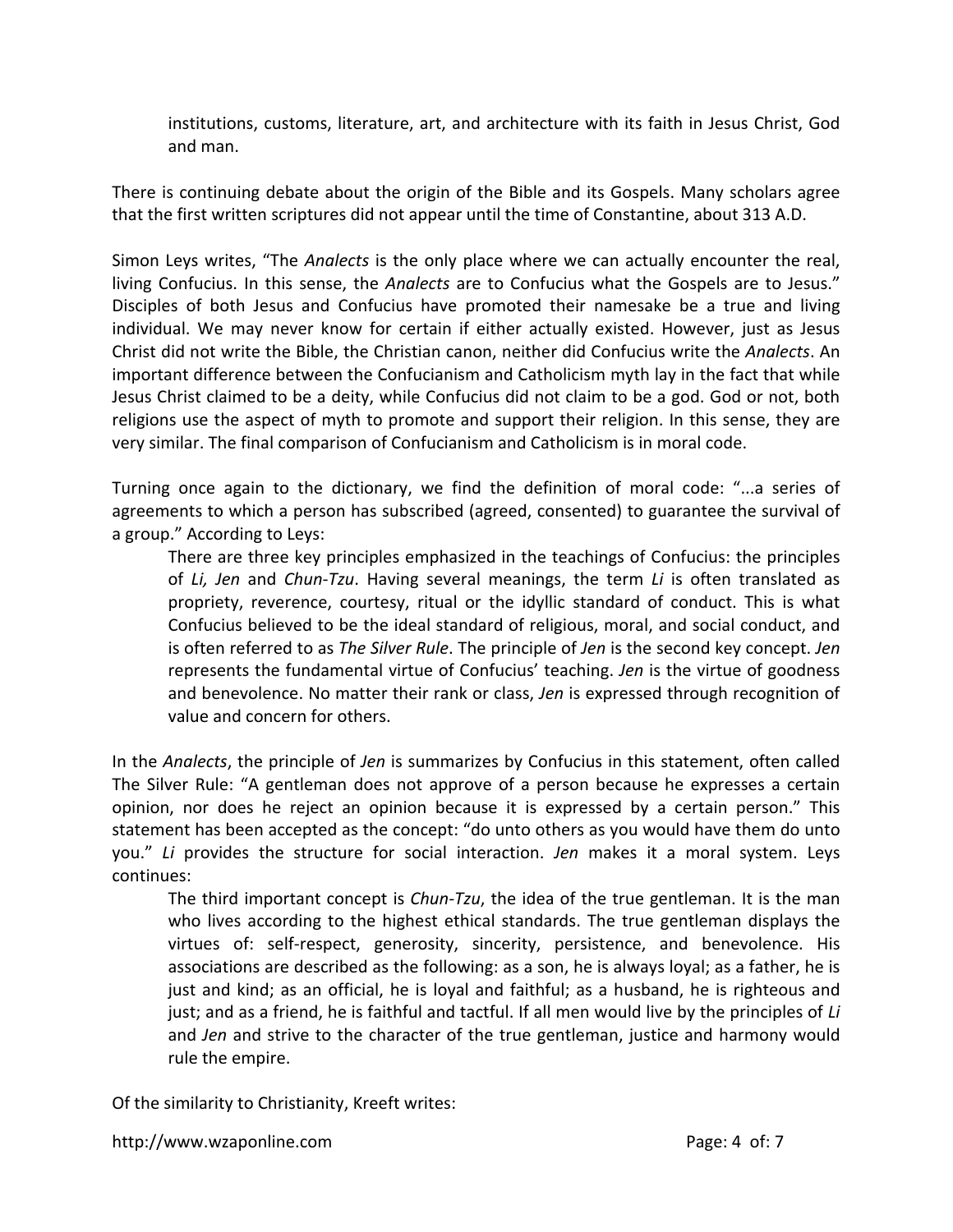The Christian would find himself in agreement with many of Confucius' ethical principles and virtues. A Christian would also agree with many of the character qualities of the true gentleman and seek to develop those qualities. What accounts for the similarity in ethics in Confucianism and other religious systems is what Paul states in Romans 2. Within every man there exists a God-given conscience or natural law that guides our moral conduct. This is because we are created in the image of God, and so we reflect His character. However, similarity in ethical codes does not mean the religions are the same.

According to the Catholic Encyclopedia, "The Ten Commandments are precepts bearing on the fundamental obligations of religion and morality and embodying the revealed expression of the Creator's will in relation to man's whole duty to God and to his fellow‐creatures." They condemn hatred and calumny as well as murder, enjoin even love of enemies, and condemn indulgence of evil desires as fraught with the same malice as adultery. In many ways they are similar to Confucius' principles. The key difference between Confucianism and Catholicism with regard to moral code can be illustrated this way. Confucian law is summarized by *The Silver Rule*. Jesus summarizes his teachings directing the follower to love God with all their heart, with all their soul, and with their entire mind. This is the first commandment. The second is similar: "Love your neighbor as yourself" (Leith 44). Confucius believed that in order to truly achieve the principles of *Li*, *Jen*, and the character of the true gentleman, one must look within oneself. The teachings of Jesus take the concept further. The principles of Jesus revolve around a relationship with God first. Catholics believe that only then can man truly love his fellow man.

While Confucianism and Catholicism are similar they have not interacted well, especially in China. Nivison describes actions of the Jesuits in China during the 18th Century:

One of the religious debates in 18th century Catholicism focused on the issue of Chinese rites. The Society of Jesus (Jesuits) was successful in penetrating China and serving at the Imperial court. They impressed the Chinese with their knowledge of astronomy and mechanics, and in fact ran the Imperial Observatory. Other Jesuits functioned as court painters. The Jesuits in turn were impressed by the Chinese Confucian elite, and adapted to that lifestyle. The primary goal of the Jesuits was to spread Catholicism, but here they had a problem. The Chinese elite were attached to Confucianism which provided the framework of both state and home life. Part of Confucian practice involved veneration of the ancestors. The Jesuits tried to argue, in Rome, that these Chinese rites were social, not religious, ceremonies, and that converts should be allowed to continue to participate. European commentary on China has continued to be claim that Confucianism is a philosophy and not a religion because it does not conform to the model of western religions.

The last sentence Nivison's statement may provide the answer to why two religious philosophies, with many similarities, have had a difficult time blending and complementing each other. Catholicism has the supernatural element of a singular God, while Confucianism focuses on the individual. This difference can be seen when examining the results of two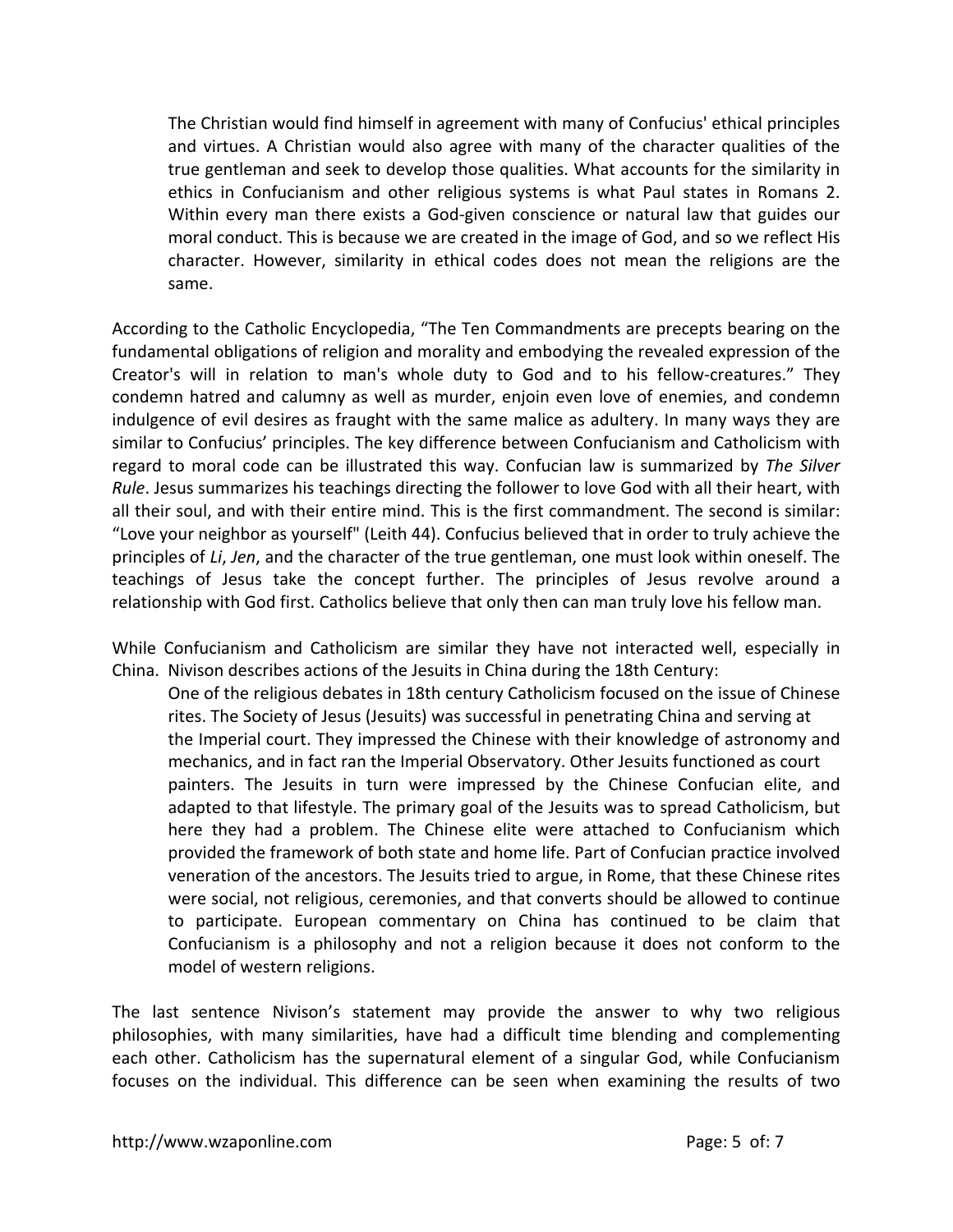interviews: one of a devote Roman Catholic and the other of someone who believes in the teachings of Confucius.

The most devote Roman Catholic I know is my eighty year old mother so, I asked her about her understanding of the ritual, myth, and moral code as they relate to the Roman Catholic Church. She has a high school education and has practiced her faith all of her life. On the subject of ritual, she was quick to point out that the Sacraments of the Catholic Church are not rituals but, devotional practices, designed to keep the individual free on sin so that he may find his way to heaven. She finds these practices a perfectly natural expression of her faith and things that must me faithfully done it one is to expect to get to Heaven. When I asked about myth I was expecting a total rejection of myth in the Catholic Church. I was surprised when she equated myth with the mystery of God, Father, Son, and Holy Spirit. To her myth and mystery are the same as it relates to her belief. Her comment about moral code was directly related to the Ten Commandants. She does not see any other pertinent code. She said, "If we all obeyed the Ten Commandments, there wouldn't be a need for laws. People would treat each other with respect." Her personal understanding of these characteristics is the same as the formal doctrine of the Church. She said, "After all, this is the teaching of the Church."

I found it interesting that Confucius said something similar. He believed that by study and inquiry people could discover how to act so as to serve Heaven and their fellow man. If they did these things, laws would not be necessary. In *The Analects*, chapter six, paragraph 6.27, Confucius says, "A gentleman enlarges his learning through literature and restrains himself with ritual; therefore, he is not likely to go wrong."

I could not locate anyone to interview who follows Confucianism so; I will share my own beliefs. I am probably closest to Confucianism in my thinking. As far as ritual is concerned, I believe that if we can practice the "moral conventions or common decency" as taught by Confucius, we can all live together with understanding and respect for each other. I do believe, as he did that, "The true cohesion of society is secured not through laws: laws invite people to become tricky, and bring out the worst in them." After all, we have many laws in this country that are broken every day. People make a career of trying to figure out how to break laws. Confucius said that if one could be educated, he would see the sense in not committing an act and alter his behavior on his own. While this may seem to be a naive statement in the context of today, it deserves further examination. In my judgment, the basic challenge is determining what type of education and who will teach it. As an example, recent statistics show that smoking cigarettes among children is down. This is undoubtedly due to the increased emphasis on smoking education in the elementary grades.

The subject of myth in interesting to me since I was raised in the Roman Catholic faith. I remember many references to the "mystery of the faith." I can also see how many use the idea of myth to give them something to answer the questions of after life, as an example. I personally do not believe in gods, myths, ghosts, or superstitions but understand the need some have for them.